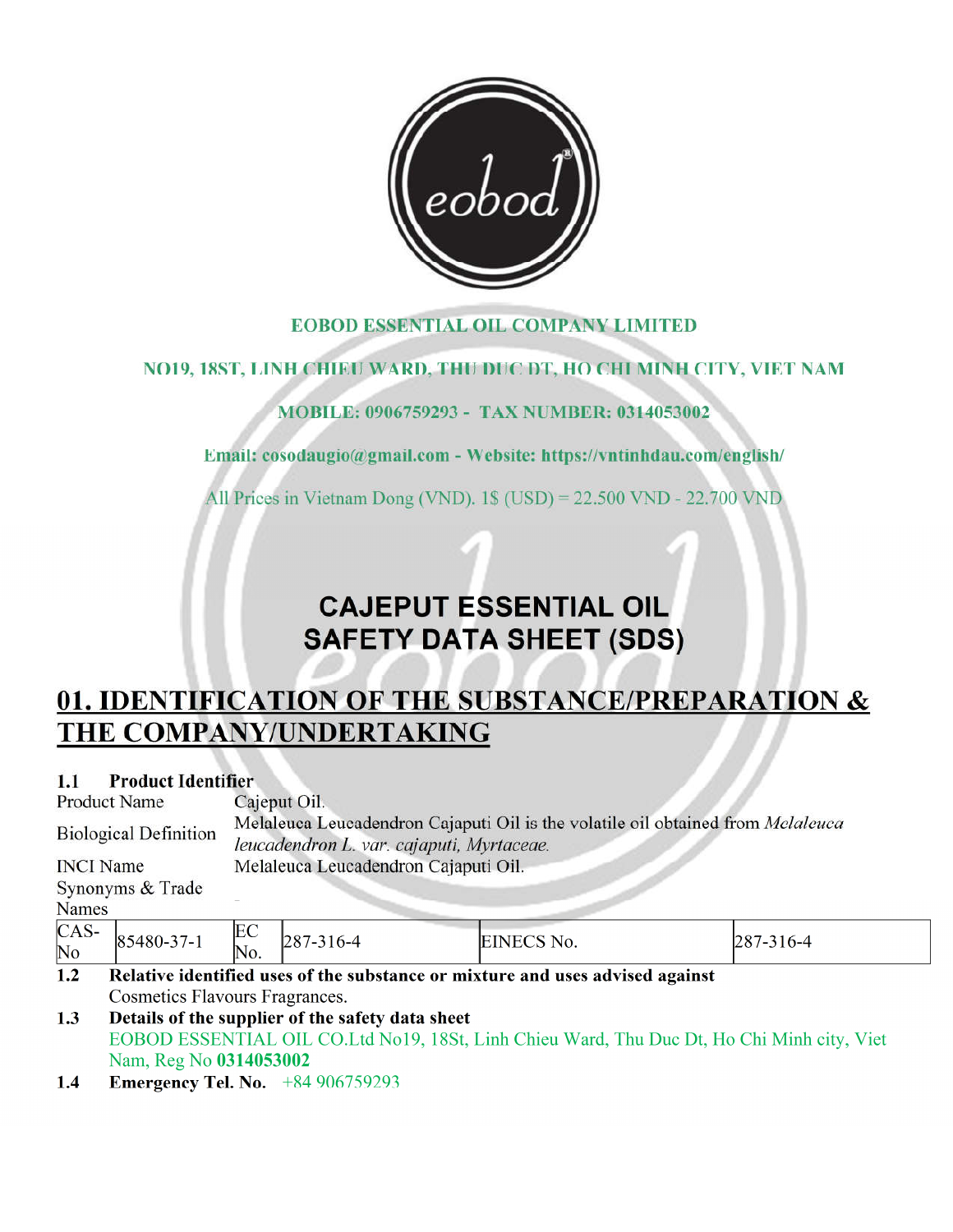# **02. HAZARDS IDENTIFICATION**

### **2.1 Classification of the substance or mixture**

The Full Text for all Hazard Statements displayed in Section 16. Classification (EC 1272/2008)

Aspiration toxicity Category 1 - (H304).

Skin corrosion/irritation Category 2 - (H315).

Serious eye damage/eye irritation Category 2 - (H319).

Skin sensitization Category 1B - (H317).

Chronic aquatic toxicity Category 2 - (H411).

Flammable liquids Category 3 - (H226).

**2.2 Label Elements**

Label in accordance with (EC) No 1272/2008



Signal Word Danger. Contains Hazard Statements

H315 - Causes skin irritation.

H319 - Causes serious eye irritation.

H317 - May cause an allergic skin reaction.

H411 - Toxic to aquatic life with long lasting effects.

H304 - May be fatal if swallowed and enters airways.

H226 - Flammable liquid and vapour.

Precautionary Statements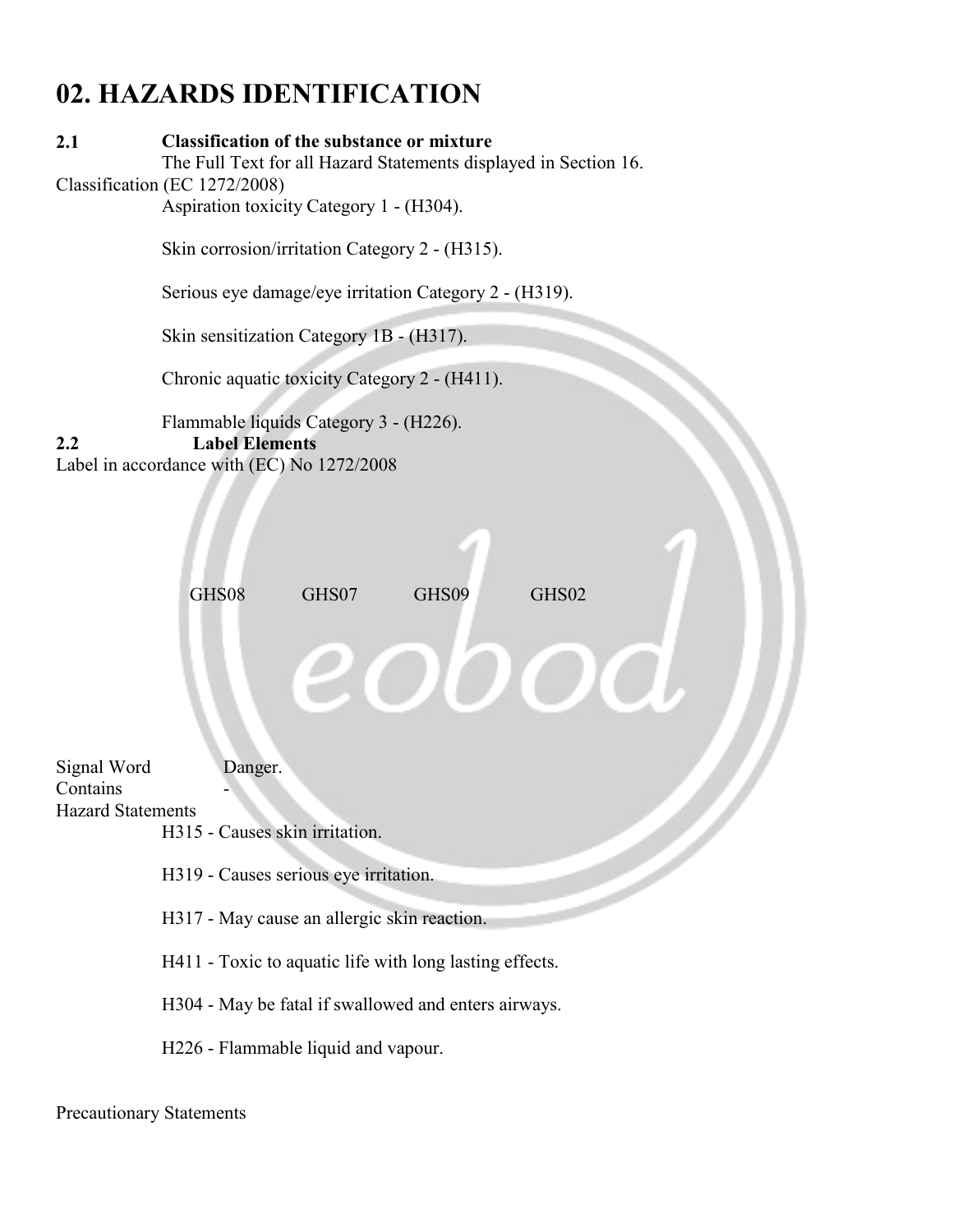P210 - Keep away from heat/sparks/open flames/hot surfaces. - No smoking.

P280 - Wear protective gloves/protective clothing/eye protection/face protection.

P302 + P352 - IF ON SKIN: Wash with plenty of soap and water.

P333 + P313 - If skin irritation or rash occurs: Get medical advice/attention.

P305 + P351 + P338 - IF IN EYES: Rinse cautiously with water for several minutes. Remove contact lenses, if present and easy to do. Continue rinsing.

P337 + P313 - If eye irritation persists: Get medical advice/attention.

P301 + P310 - IF SWALLOWED: Immediately call a POISON CENTER or doctor/physician.

P331 - Do NOT induce vomiting.

P273 - Avoid release to the environment. Supplementary Precautionary Statements

None.

| <b>Other Hazards</b>                             |                                                                                            |
|--------------------------------------------------|--------------------------------------------------------------------------------------------|
|                                                  |                                                                                            |
| according to Annex No additional data available. |                                                                                            |
|                                                  |                                                                                            |
|                                                  |                                                                                            |
|                                                  |                                                                                            |
|                                                  |                                                                                            |
|                                                  |                                                                                            |
|                                                  | Toxic to aquatic life.<br>May be harmful if swallowed May be harmful in contact with skin. |

#### **03. COMPOSITION/INFORMATION ON INGREDIENTS**

#### **3.1Substance**

**50.0 - 70.0% Eucalyptol** CAS-No.: 470-82-6 EC No.: 207-431-5

Classification (EC 1272/2008) Skin Irrit. 3 (316) (EFFA), Acute Tox. 5 (H303)(EFFA), Flam. Liq. 3 (H226)(EFFA),

Skin Irrit. 3 (H316), Acute Tox. 5 (H303)

#### **5.0 - 15.0% Alpha-Terpineol** CAS-No.: 98-55-5 EC No.: 202-680-6

Classification (EC 1272/2008) Aquatic Acute 2 (H401) (EFFA), Eye Irrit. 1 (H319) (EFFA), Skin Irrit. 2 (315)

(EFFA), Acute Tox. 5(H303)(EFFA), Flam. Liq. 4 (H227)(EFFA), Eye Irrit. 1 (H319), Skin Irrit. 2 (H315) Acute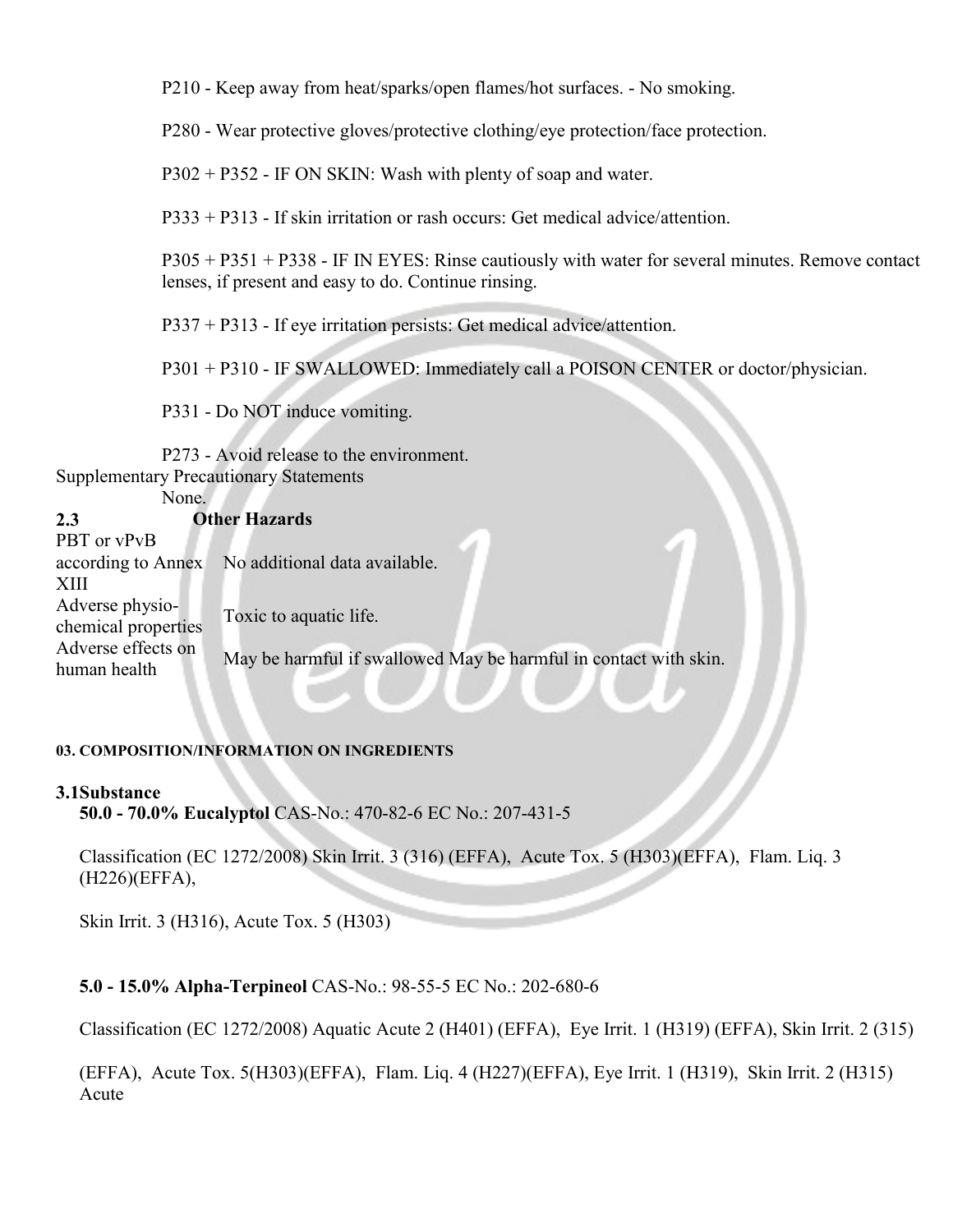Tox. 5 (H303)

### **1.0 - 10.0% D-Limonene** CAS-No.: 5989-27-5 EC No.: 227-813-5

Classification (EC 1272/2008) Aquatic Acute 1 (H400), Skin Sens. 1(H317), Skin Irrit. 2 (315), Asp. Tox. 1 (H304), Aquatic Chronic 1 (H410), Flam. Liq. 3 (H226)

**1.0 - 5.0% Linalool** CAS-No.: 78-70-6 EC No.: 201-134-4

Classification (EC 1272/2008) Aquatic Acute 3 (H402) (EFFA), Eye Irrit. 1 (H319) (EFFA), Skin Irrit. 2 (315) (EFFA), Acute Tox. 5 (H303)(EFFA), Flam. Liq. 4 (H227)(EFFA), Aquatic Acute 3 (H402), Eye Irrit. 1 (H319), Skin Irrit. 2 (H315), Acute Tox. 5 (H303)

#### **1.0 - 3.0% Alpha-Pinene** CAS-No.: 80-56-8EC No.: 201-291-9

Classification (EC 1272/2008) Acute Aquatic 1(H400), Chronic Aquatic 1 (H410), Skin Sens. 1 (H317) (EFFA), Skin Irrit. 2 (315) (EFFA), Asp. Tox. 1 (H304) (EFFA), Acute Tox. 5 (H303)(EFFA), Flam. Liq. 3 (H226) (EFFA), Skin Sens. 1 (H317), Skin Irrit. 2 (H315), Acute Tox. 5 (H303)

### **1.0 - 3.0% Myrcene** CAS-No.: 123-35-3 EC No.: 204-622-5

Classification (EC 1272/2008) Eye Irrit. 1 (H319) (EFFA), Skin Irrit. 2 (315) (EFFA), Asp. Tox. 1 (H304) (EFFA),

Eye Irrit. 1 (H319), Skin Irrit. 2 (H315)

#### **1.0 - 3.0% Beta-Pinene** CAS-No.: 127-91-3 EC No.: 204-872-5

Classification (EC 1272/2008) Aquatic Acute 2 (H401) (EFFA), Eye Irrit. 1 (H319) (EFFA), Skin Irrit. 2 (315)

(EFFA), Acute Tox. 5(H303)(EFFA), Flam. Liq. 4 (H227)(EFFA), Eye Irrit. 1 (H319), Skin Irrit. 2 (H315) Acute

Tox. 5 (H303)

#### **04. FIRST AID MEASURES**

# **4.1 Description of first aid measures**

Remove to fresh air.

Ingestion Clean mouth with water and drink afterwards plenty of water.

Skin Contact Wash off immediately with soap and plenty of water while removing all contaminated clothes and shoes.

Eye No additional data available.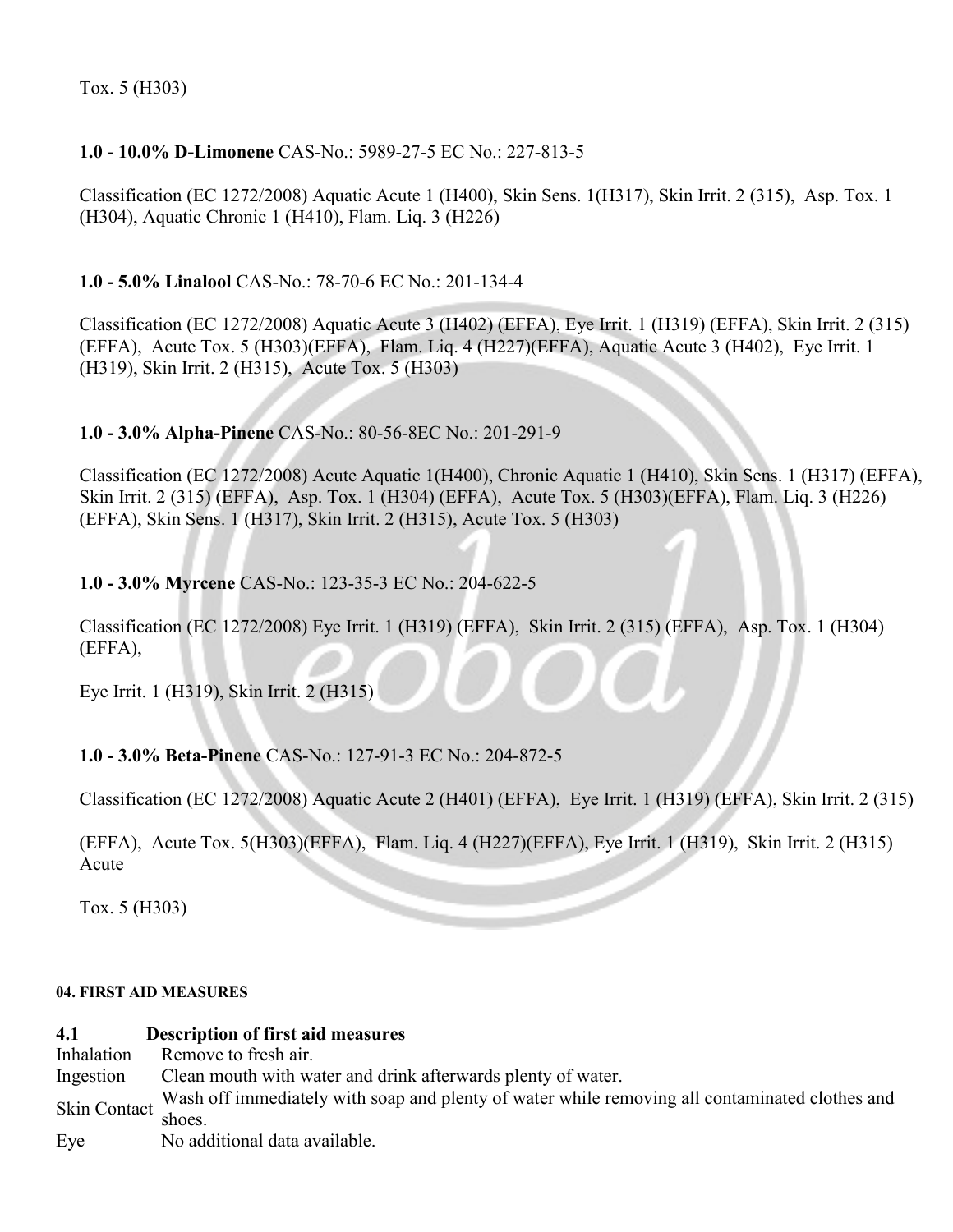#### **Contact**

- **4.2 Most important symptoms and effects, both acute and delayed** None known.
- **4.3 Indication of any immediate medical attention and special treatment needed** Treat symptomatically.

#### **05. FIRE-FIGHTING MEASURES**

#### **5.1 Extinguishing Media**

Suitable Extinguishing Media

Use extinguishing measures that are appropriate to local circumstances and the surrounding environment.

Unsuitable extinguishing media

No information available.

### **5.2 Special hazards arising from the product**

Thermal decomposition can lead to release of irritating and toxic gases and vapours.

#### **5.3 Advice for firefighters**

Wear self-contained breathing apparatus and protective suit. Use personal protective equipment as required.

#### **06. ACCIDENTAL RELEASE MEASURES**

**6.1 Personal precautions, protective equipment and emergency procedures** Personal precautions

Ensure adequate ventilation, especially in confined areas.

For emergency responders

Use personal protection recommended in Section 8.

# **6.2 Environmental Precautions**

Collect spillage.

**6.3 Methods and material for containment and cleaning up.** Methods for Containment:

Prevent further leakage or spillage if safe to do so.

Methods for cleaning up:

Take up mechanically, placing in appropriate containers for disposal.

#### **6.4 Reference to other sections**

See Section 12: ECOLOGICAL INFORMATION.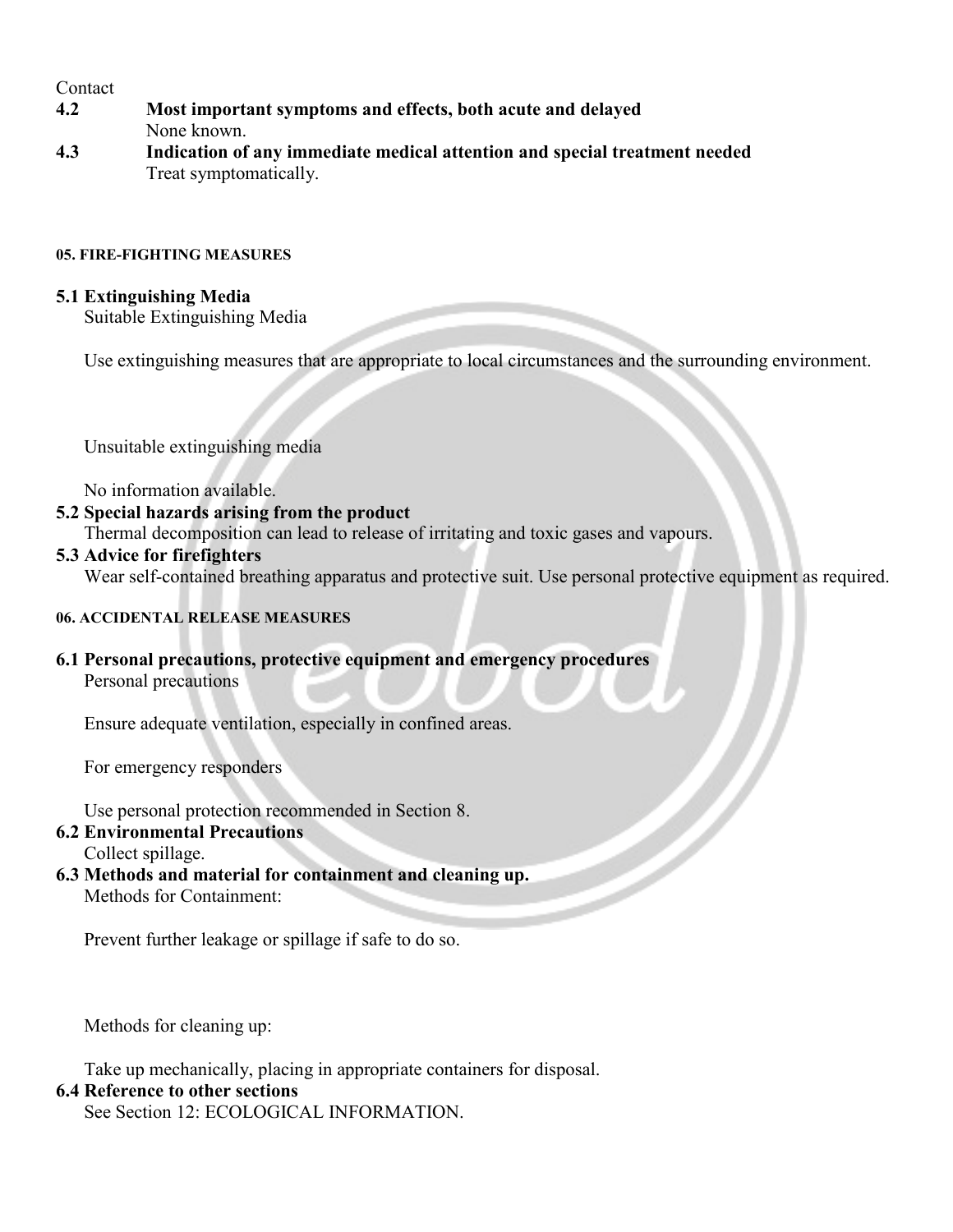#### **07. HANDLING AND STORAGE**

### **7.1 Precautions for safe handling**

Advice on safe handling

Ensure adequate ventilation, especially in confined areas.

General hygiene considerations

Handle in accordance with good industrial hygiene and safety practice.

#### **7.2 Conditions for safe storage, including any incompatibilities**

Storage Conditions

Keep container tightly closed in a dry and well-ventilated place.

#### **7.3 Specific end use(s)**

Risk Management Methods (RMM)

The information required is contained in this Material Safety Data Sheet.

#### **08. EXPOSURE CONTROLS/PERSONAL PROTECTION**

| 8.1 | <b>Control parameters</b><br><b>Chemical Name</b><br>European Union<br>United<br>Kingdom<br>France<br>Spain | Germany                  |           |
|-----|-------------------------------------------------------------------------------------------------------------|--------------------------|-----------|
|     | D-Limonene<br>5ppm                                                                                          | TWA: 1000 mg/m3          | TWA:      |
|     | $28 \text{ mg/m}$                                                                                           | STEL: 1500 mg/m3         | TWA:      |
|     | Peak: 20 ppm                                                                                                |                          | Ceiling / |
|     | Peak: 112 mg/m3                                                                                             |                          | Ceiling / |
|     | Skin                                                                                                        |                          |           |
|     | Alpha-Pinene<br>20ppm                                                                                       | TWA: 1000 mg/m3<br>TWA:  |           |
|     | 113mg/m3                                                                                                    | STEL: 1500 mg/m3<br>TWA: |           |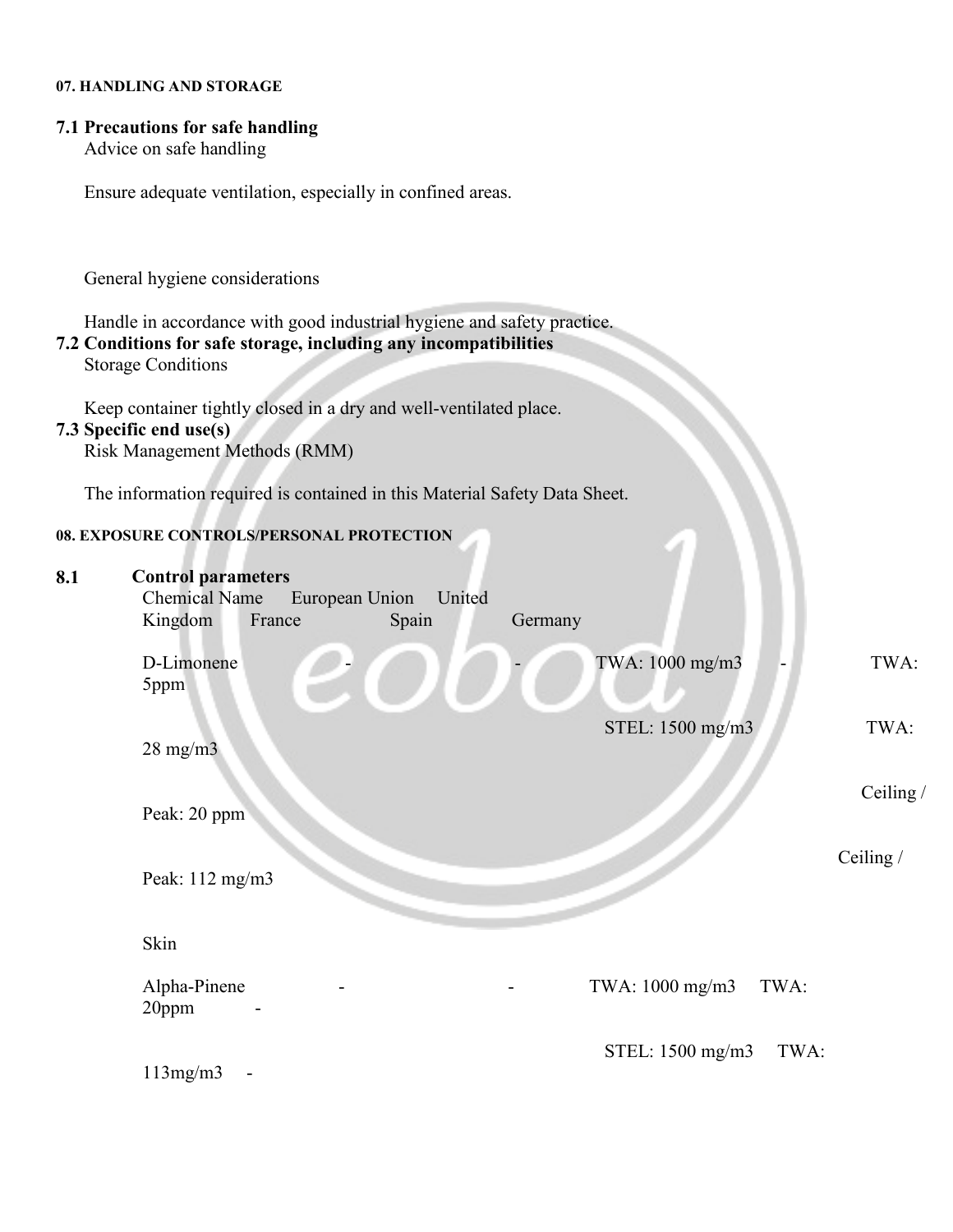| Myrcene                   |          |               |         | TWA: 1000 mg/m3                |         |
|---------------------------|----------|---------------|---------|--------------------------------|---------|
| mg/m3                     |          |               |         | <b>STEL: 1500</b>              |         |
| Beta-Pinene<br>20ppm      |          |               |         | TWA: 1000 mg/m3                | TWA:    |
| 113mg/m3                  |          |               |         | STEL: 1500 mg/m3               | TWA:    |
|                           |          |               |         |                                |         |
| Chemical<br>Italy<br>Name | Portugal | Netherlands   | Finland |                                | Denmark |
| Limonene<br>25ppm         |          |               |         | TWA:<br>TWA: 140 mg/m3         |         |
|                           |          |               |         | STEL: 50ppm<br>STEL: 280 mg/m3 |         |
| Alpha-Pinene              |          | TWA: 20ppm    |         |                                |         |
| Betaa-Pinene              |          | TWA: 20ppm    |         |                                |         |
|                           |          |               |         |                                |         |
| <b>Chemical Name</b>      | Austria  | Switzerland   | Poland  | Norway                         | Ireland |
| D-Limonene                |          | STEL: 14ppm   |         | TWA: 25ppm                     |         |
|                           |          | STEL 80 mg/m3 |         | TWA: 140 mg/m3                 |         |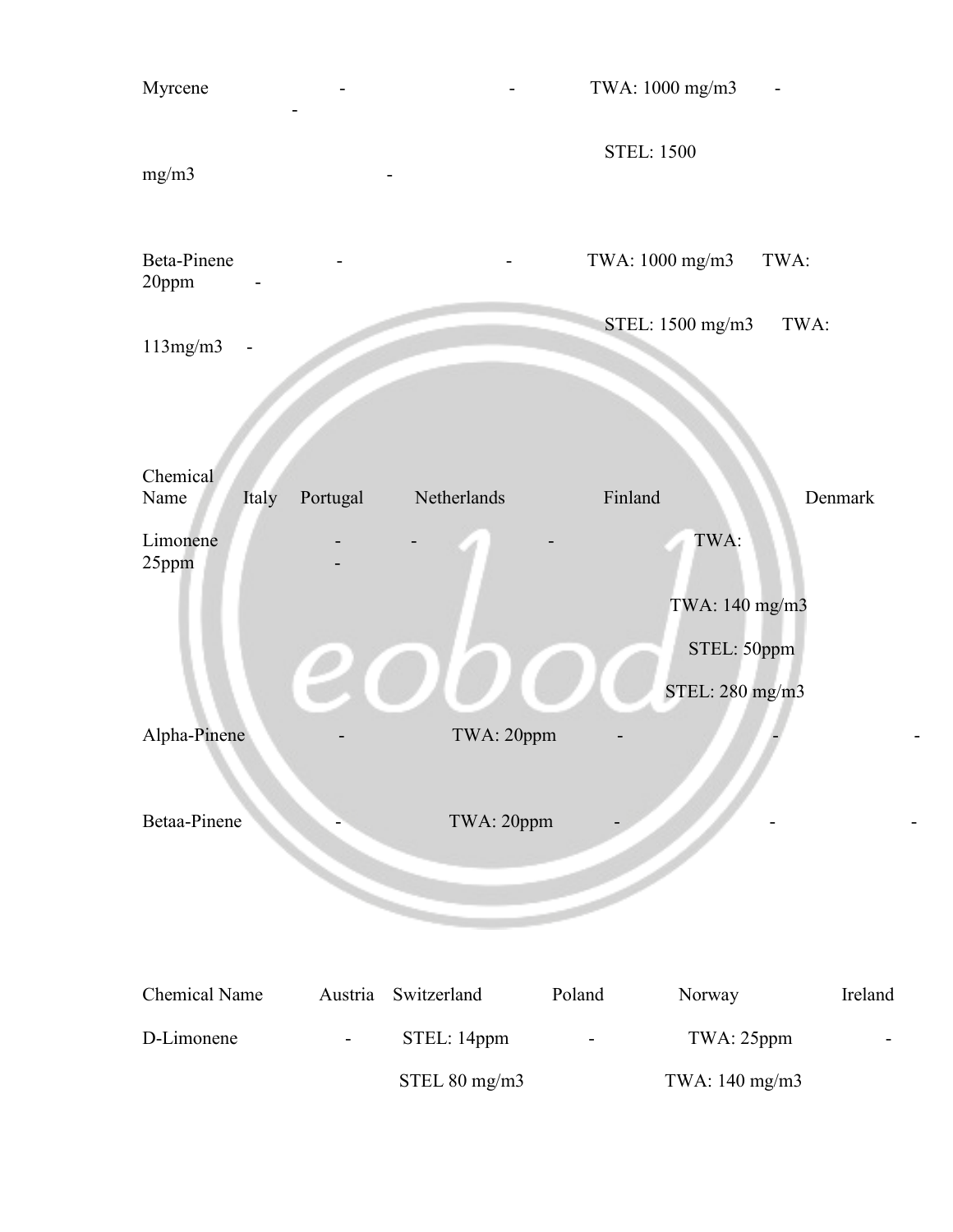TWA: 7ppm TEL: 25 ppm TWA: 40 mg/m3 STEL: 140 mg/m3 Alpha-Pinene - - - - - - - TWA: 25ppm TWA: 140 mg/m3 **Skin**  TEL: 25 ppm STEL: 140 mg/m3 Myrcene TWA: 40ppm TWA: 275 mg/m3 TEL: 40 ppm STEL: 275 mg/m3 Beta-Pinene  $\bigcup_{\text{Beta-Pipen}}$  TWA: 140 mg/m3 TEL: 25 ppm STEL: 140 mg/m3 Derived No Effect Level (DNEL) No information available Predicted No Effect Concentration (PNEC) No information available. **8.2 Exposure controls** Protective Equipment

Process No additional data available.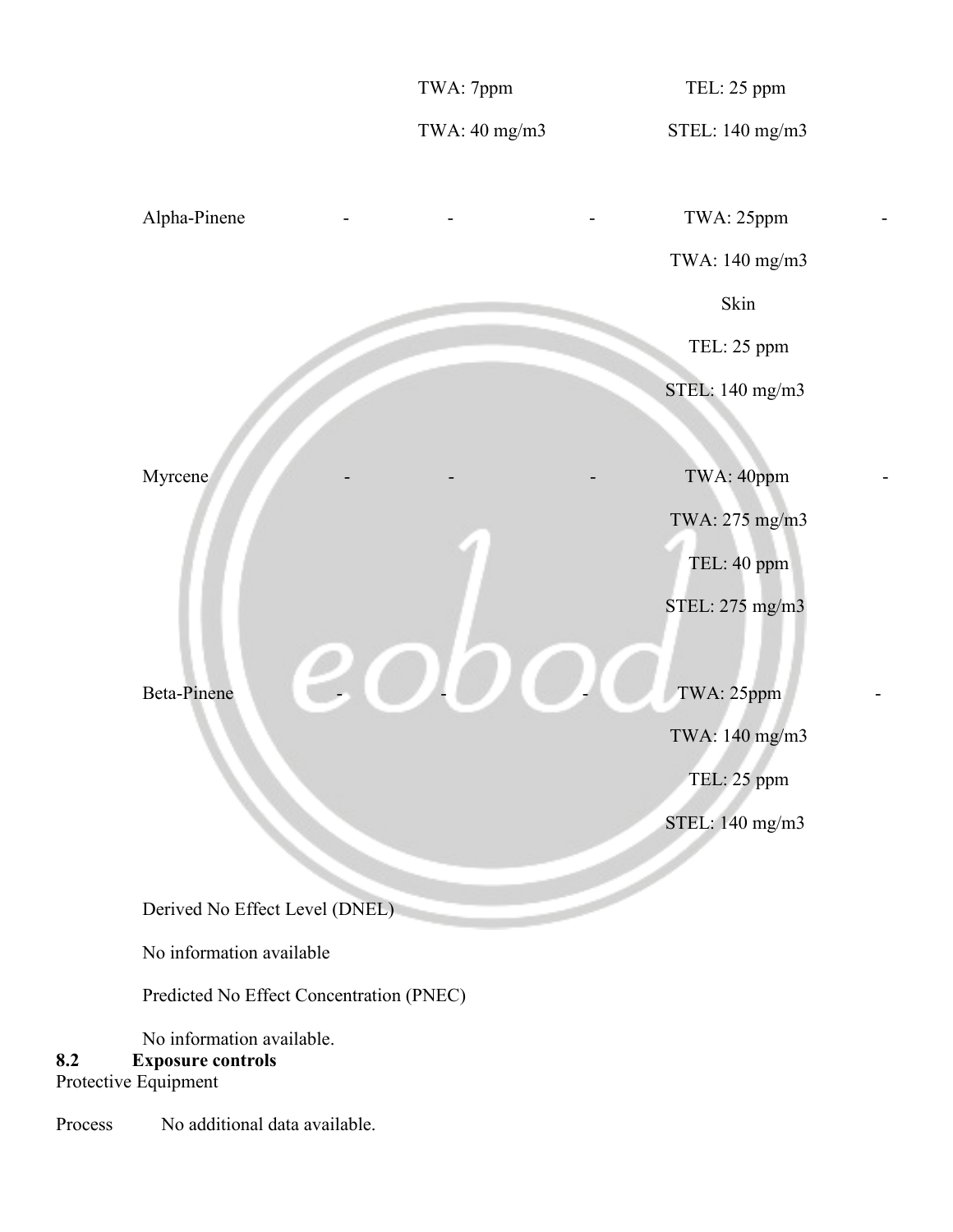| Conditions  |                                                                                                      |  |
|-------------|------------------------------------------------------------------------------------------------------|--|
| Engineering | Ensure adequate ventilation, especially in confined areas.                                           |  |
| Measures    |                                                                                                      |  |
| Respiratory | No additional data available.                                                                        |  |
| Equipment   |                                                                                                      |  |
| Hand        | No additional data available.                                                                        |  |
| Protection  |                                                                                                      |  |
| Eye         | Tight sealing safety goggles.                                                                        |  |
| Protection  |                                                                                                      |  |
| Other       | No additional data available.                                                                        |  |
| Protection  |                                                                                                      |  |
| Hygiene     | Good personal hygiene practices are always advisable, especially when working with chemicals / oils. |  |
| Measures    |                                                                                                      |  |
| Personal    | No additional data available.                                                                        |  |
| Protection  |                                                                                                      |  |
| Skin        | Suitable protective clothing.                                                                        |  |
| Protection  |                                                                                                      |  |
|             | Environment No additional data available.                                                            |  |
| al Exposure |                                                                                                      |  |
| Controls    |                                                                                                      |  |

### **09. PHYSICAL AND CHEMICAL PROPERTIES**

J

| 9.1                                | Information on basic physical and chemical properties                       |  |
|------------------------------------|-----------------------------------------------------------------------------|--|
| Appearance                         | Clear mobile liquid.                                                        |  |
| Colour                             | Liquid, light yellow.                                                       |  |
| Odour                              | Characteristic.                                                             |  |
| <b>Relative Density</b>            | $0.905 - 0.935$ @ 20°C.                                                     |  |
| Flash Point $(^{\circ}C)$          | 46 °C / 110 °F                                                              |  |
| Refractive Index                   | $1.461 - 1.472$ @ 20°C.                                                     |  |
| Melting Point $({}^{\circ}C)$      | No additional data available.                                               |  |
| Boiling Point $(^{\circ}C)$        | No additional data available.                                               |  |
| Vapour Pressure                    | No additional data available.                                               |  |
| Solubility in Water $@20^{\circ}C$ | Insoluble in water.                                                         |  |
|                                    | Auto-ignition temperature $({\rm ^{\circ}C})$ No additional data available. |  |
| <b>Other information</b><br>9.2    |                                                                             |  |
| No additional data available.      |                                                                             |  |

#### **10. STABILITY AND REACTIVITY**

#### **10.1 Reactivity**

No additional data available.

#### **10.2 Chemical stability**

Stable under normal conditions.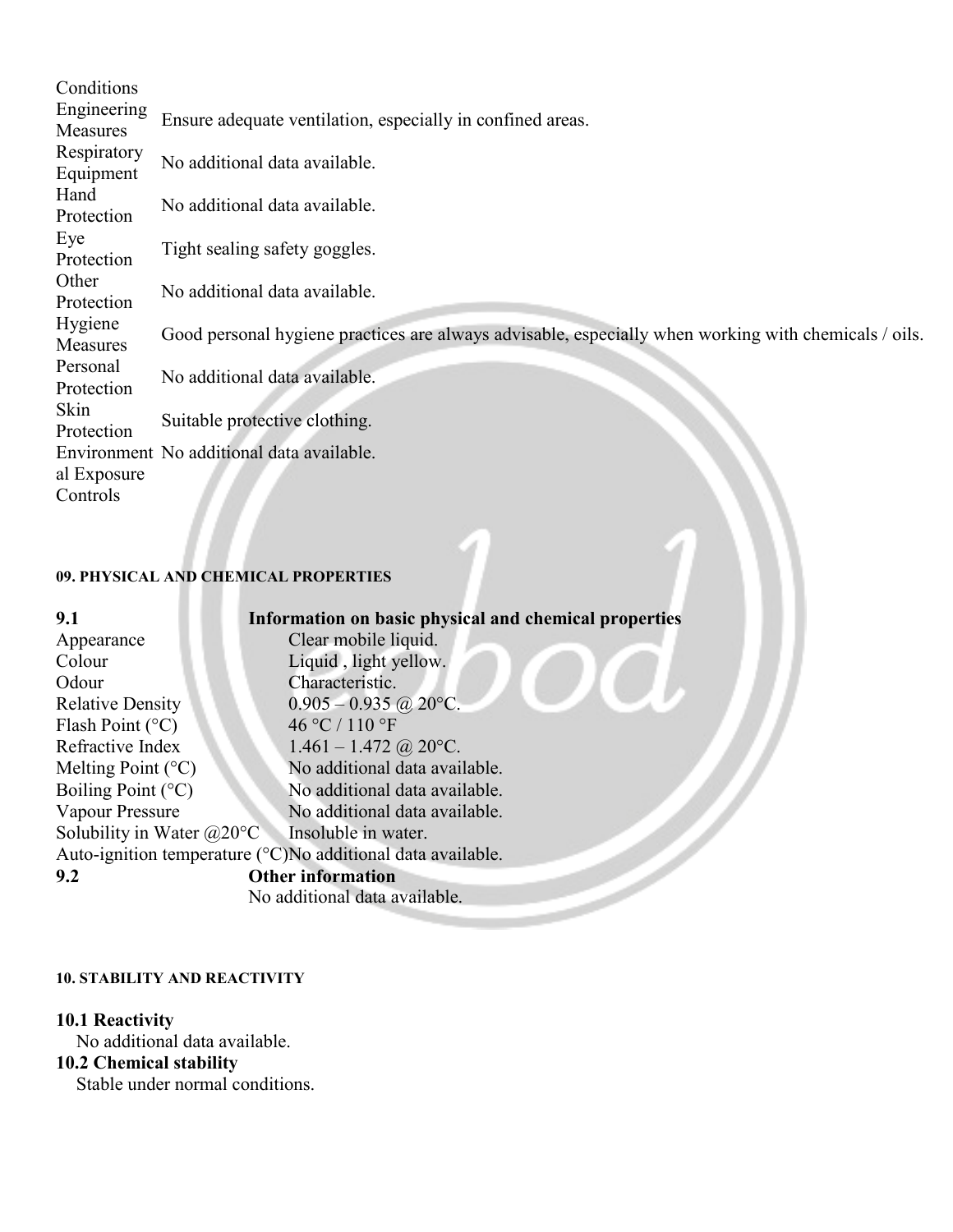Explosion data

Sensitivity to Mechanical Impact.

None.

Sensitivity to Static Discharge.

None.

#### **10.3 Possible hazardous reactions** Possibility of Hazardous Reactions

None under normal processing.

**10.4 Conditions to Avoid** Heat, flames and sparks.

- **10.5 Incompatible materials** No additional data available.
- **10.6 Hazardous Decomposition Products** None under normal use conditions.

#### **11. TOXOLOGICAL INFORMATION**

Acute Toxicity

**11.1 Information on toxicological effects**

#### **Product Information**

|  | Product does not present an acute toxicity hazard based on known or supplied<br>information. |                    |  |  |
|--|----------------------------------------------------------------------------------------------|--------------------|--|--|
|  |                                                                                              |                    |  |  |
|  | <b>Inhalation</b>                                                                            | No data available. |  |  |
|  | <b>Eye Contact</b>                                                                           | No data available. |  |  |
|  | <b>Skin contact</b>                                                                          | No data available. |  |  |
|  | <b>Ingestion</b>                                                                             | No data available. |  |  |
|  | The following values are calculated based on chapter 3.1 of the GHS document                 |                    |  |  |
|  | <b>ATEmix</b> (oral)                                                                         | 2,692.00           |  |  |
|  | <b>ATEmix</b> (dermal)                                                                       | 5,000.00           |  |  |
|  | <b>Unknown acute toxicity</b>                                                                |                    |  |  |
|  | 100 % of the mixture consists of ingredient(s) of unknown toxicity.                          |                    |  |  |
|  |                                                                                              |                    |  |  |
|  | 22.4 % of the mixture consists of ingredient(s) of unknown acute oral toxicity.              |                    |  |  |
|  |                                                                                              |                    |  |  |
|  | 98.1 % of the mixture consists of ingredient(s) of unknown acute dermal toxicity.            |                    |  |  |
|  |                                                                                              |                    |  |  |

100 % of the mixture consists of ingredient(s) of unknown acute inhalation toxicity (gas)

100 % of the mixture consists of ingredient(s) of unknown acute inhalation toxicity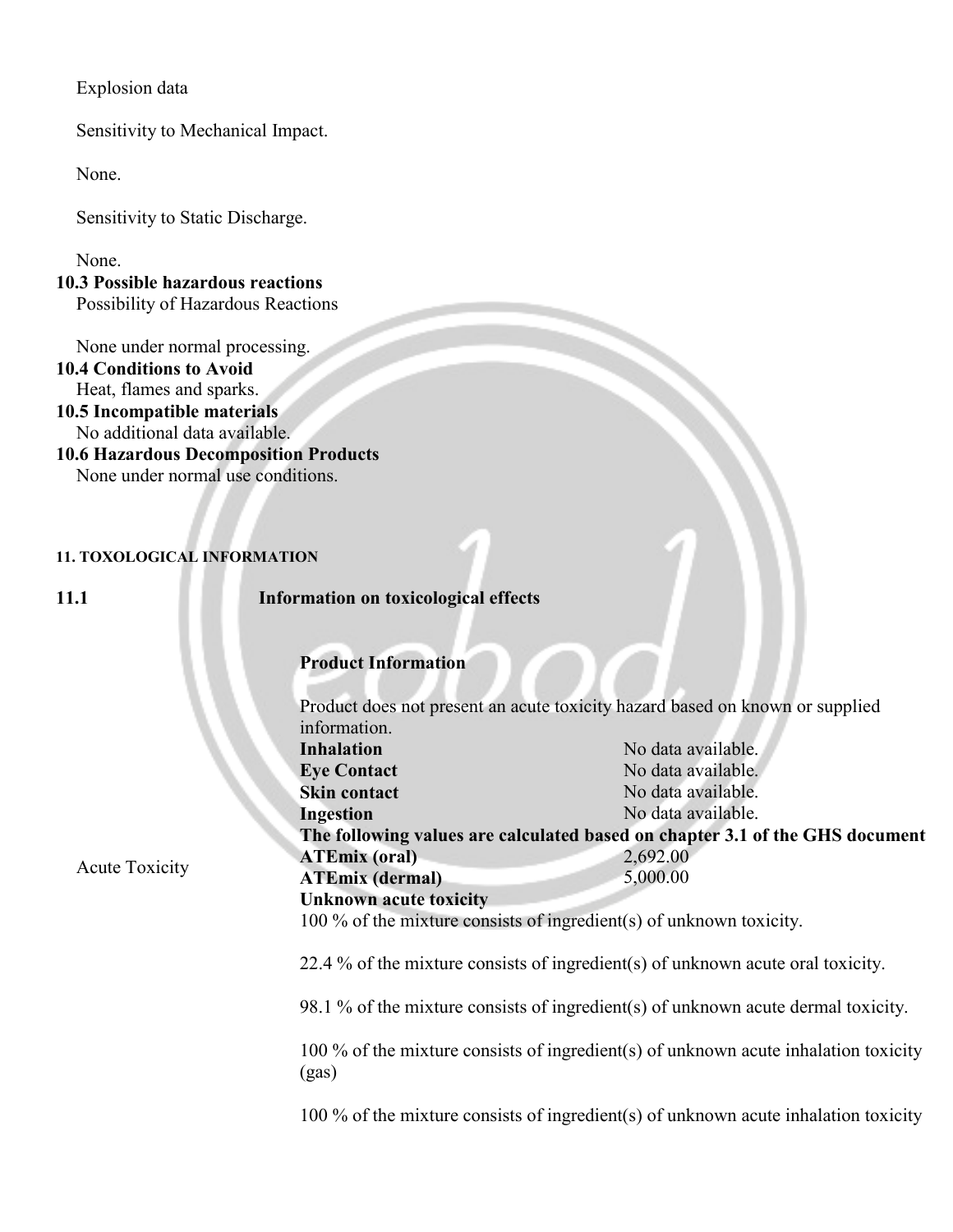(vapor)

100 % of the mixture consists of ingredient(s) of unknown acute inhalation toxicity (dust/mist)

#### **Eucalyptol**

Oral  $LD50 = 2480$  mg/kg (rat)

**Alpha-Terpineol**

Oral  $LD50 = 5170$  mg/kg (rat)

#### **D-Limonene**

Oral  $LD50 = 4400$  mg/kg (rat)

Dermal LD50 >5 g/kg (rabbit)

**Linalool**

Oral  $LD50 = 2790$  mg/kg (rat)

Dermal  $LD50 = 5610$  mg/kg (rat)

#### **Alpha-Pinene**

Oral  $LD50 = 3700$  mg/kg (rat)

Dermal LD50 > 5000 mg/kg (rat)

#### **Myrcene**

Oral  $LD50 > 5$  g/kg (rat)

Dermal LD50 >5 g/kg (rabbit)

### **B-Pinene**

Oral  $LD50 = 4700$  mg/kg (rat)

Serious eye damage / Respiratory or skin No additional data available.

Skin corrosion / irritation No additional data available. Serious eye damage / No additional data available.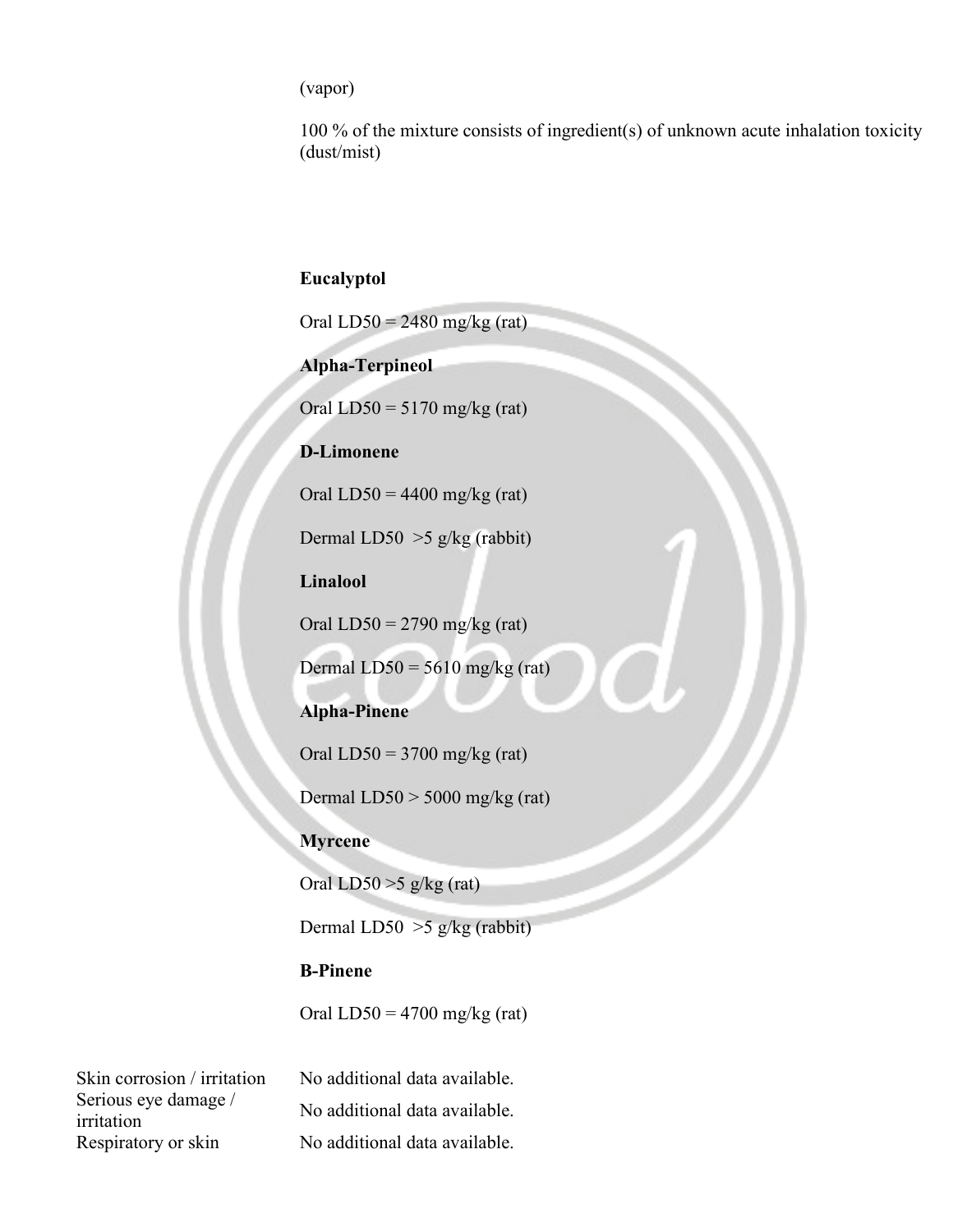| sensitisation          |
|------------------------|
| Germ Cell Mutagenicity |
| Carcinogenicity        |
| Reproductive toxicity  |
| STOT-single exposure   |
| STOT-repeated exposure |
| Aspiration hazard      |
| Photo-toxicity         |
|                        |

No additional data available. No additional data available. No additional data available. No additional data available. No additional data available. No additional data available. No additional data available. None.

Other Information

#### **12. ECOLOGICAL INFORMATION**

#### **12.1 Toxicity**

78 % of the mixture consists of components(s) of unknown hazards to the aquatic environment

| <b>Chemical Name</b>           | Algae/aquatic plants   | Fish<br>Crustacea                                                    |        |
|--------------------------------|------------------------|----------------------------------------------------------------------|--------|
| Eucalyptol<br>Pimephales       |                        | 95.4 - 109: 96 h<br>promelas mg/L LC50 flow-through                  |        |
| D-Limonene                     |                        | $0.619 - 0.796$ : 96 h                                               |        |
| Pimephales                     |                        | promelas mg/L LC50 flow-through<br>35: 96 h Oncorhynchus mykiss mg/L |        |
|                                |                        | LC50                                                                 |        |
| Linalool<br>Daphnia magna mg/L | 88.3: 96 h Desmodesmus | 22 - 46: 96 h Leuciscus idus mg/L                                    | 20:48h |
|                                | subspicatus mg/L EC50  | LC50                                                                 |        |

static EC50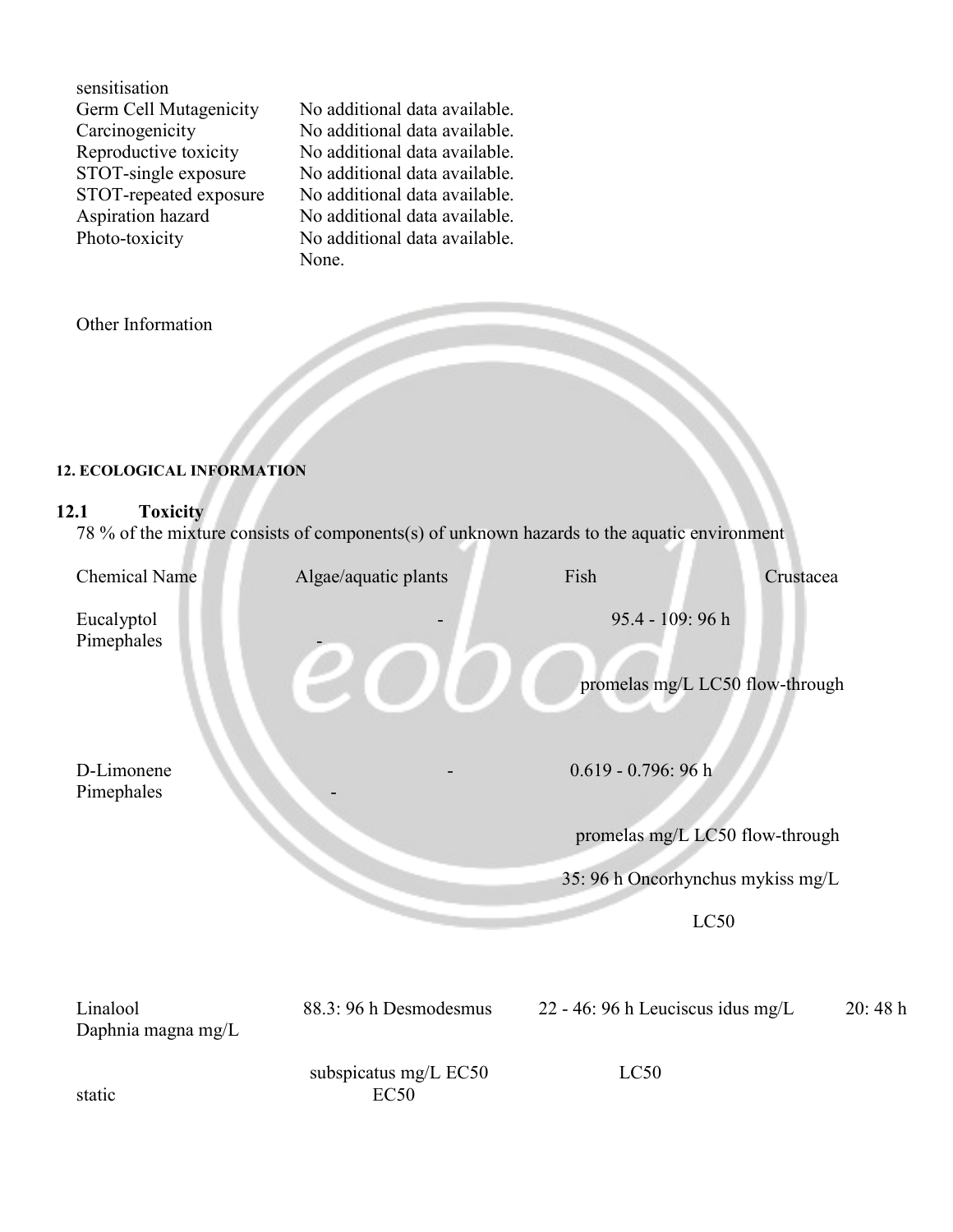Daphnia magna mg/L LC50

mg/L LC50 static

#### **12.2 Persistence & degradability** No additional data available.

- **12.3 Bioaccumulation Potential** No additional data available.
- **12.4 Mobility in soil**
- No additional data available.
- **12.5 Results of PBT and vPvB Assessment** No additional data available.
- **12.6 Other adverse effects** No additional data available.

#### **13. DISPOSAL CONSIDERATIONS**

### **13.1 Waste treatment methods**

Waste from Residues / Unused Products

Disposal should be in accordance with applicable regional, national and local laws and regulations.

Contaminated packaging

Improper disposal or reuse of this container may be dangerous and illegal.

# **14. TRANSPORT INFORMATION**

#### **14.1 UN number**

| UN No. Road                                                     | 1169 |  |
|-----------------------------------------------------------------|------|--|
| UN No. SEA                                                      | 1169 |  |
| UN No. AIR                                                      | 1169 |  |
| 14.2 UN proper shipping name                                    |      |  |
| Extracts, Aromatic, Liquid.                                     |      |  |
| 14.3 Transport hazard class(es)                                 |      |  |
| $\mathbf{r}$ and $\mathbf{r}$ and $\mathbf{r}$ and $\mathbf{r}$ |      |  |

ADR/RID/ADN Class 3

ADR/RID/ADN Class 3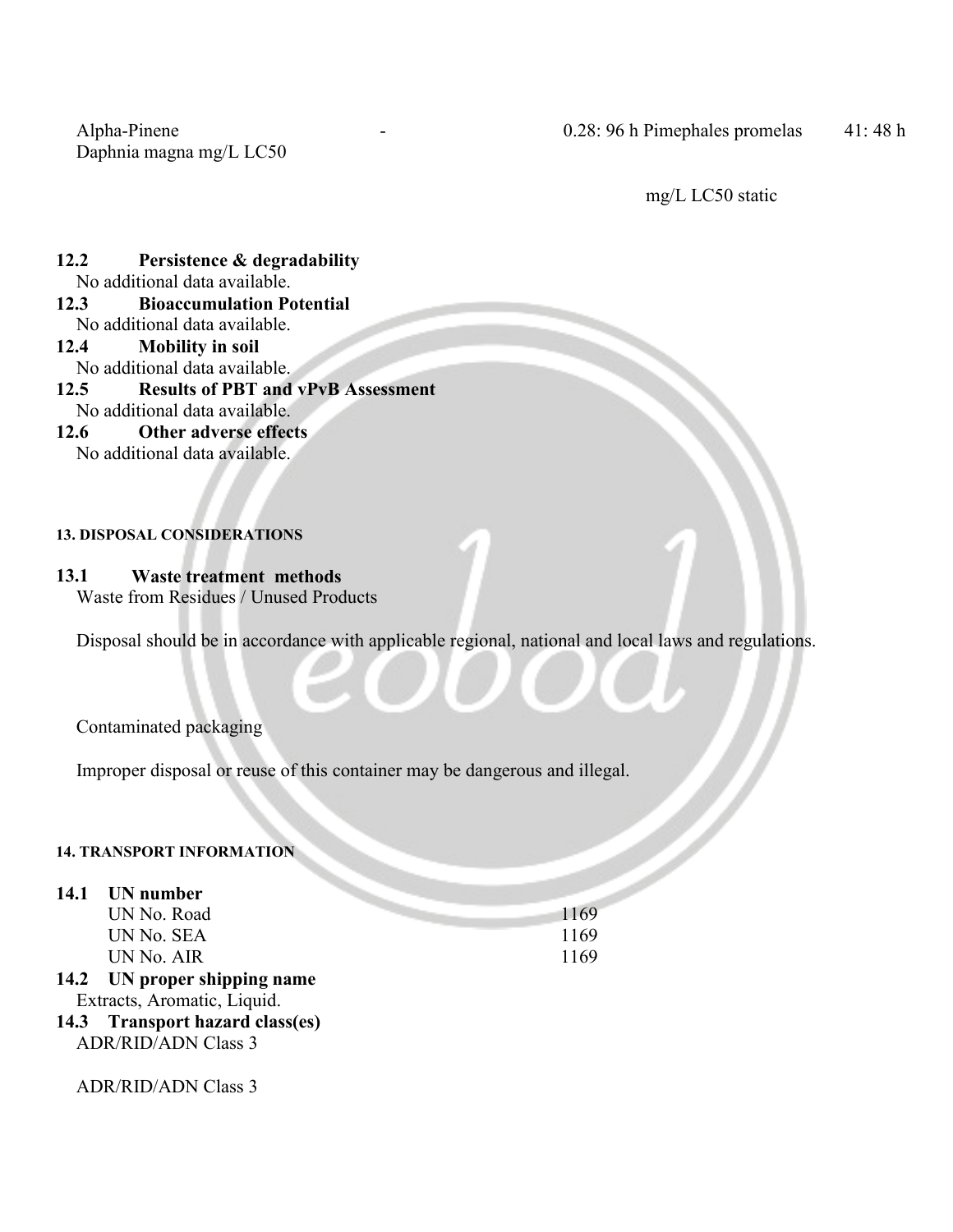IMDG Class 3

ICAO Class/Division 3

# **14.4 Packing group**

ADR/RID/ADN Packing group III

IMDG Packing group III

ICAO Packing group III

#### **14.5 Environmental hazards**

Environmentally Hazardous Substance/Marine Pollutant.

#### **14.6 Special precautions for user** None.

#### **14.7 Transport in bulk according to Annex II of MARPOL73/78 and the IBC code** EmS-No F-E, S-D

Classification code B1, IB3

Tunnel restriction code T2, TP1

#### **15. REGULATORY INFORMATION**

### **15.1 Safety, health and environmental regulations/legislation specific for the substance or mixture** Statutory Instruments

The Chemicals (Hazard Information and Packaging for Supply) Regulations 2009 (S.I 2009 No. 716).

Guidance Notes

Workplace Exposure Limits EH40. CHIP for everyone HSG(108).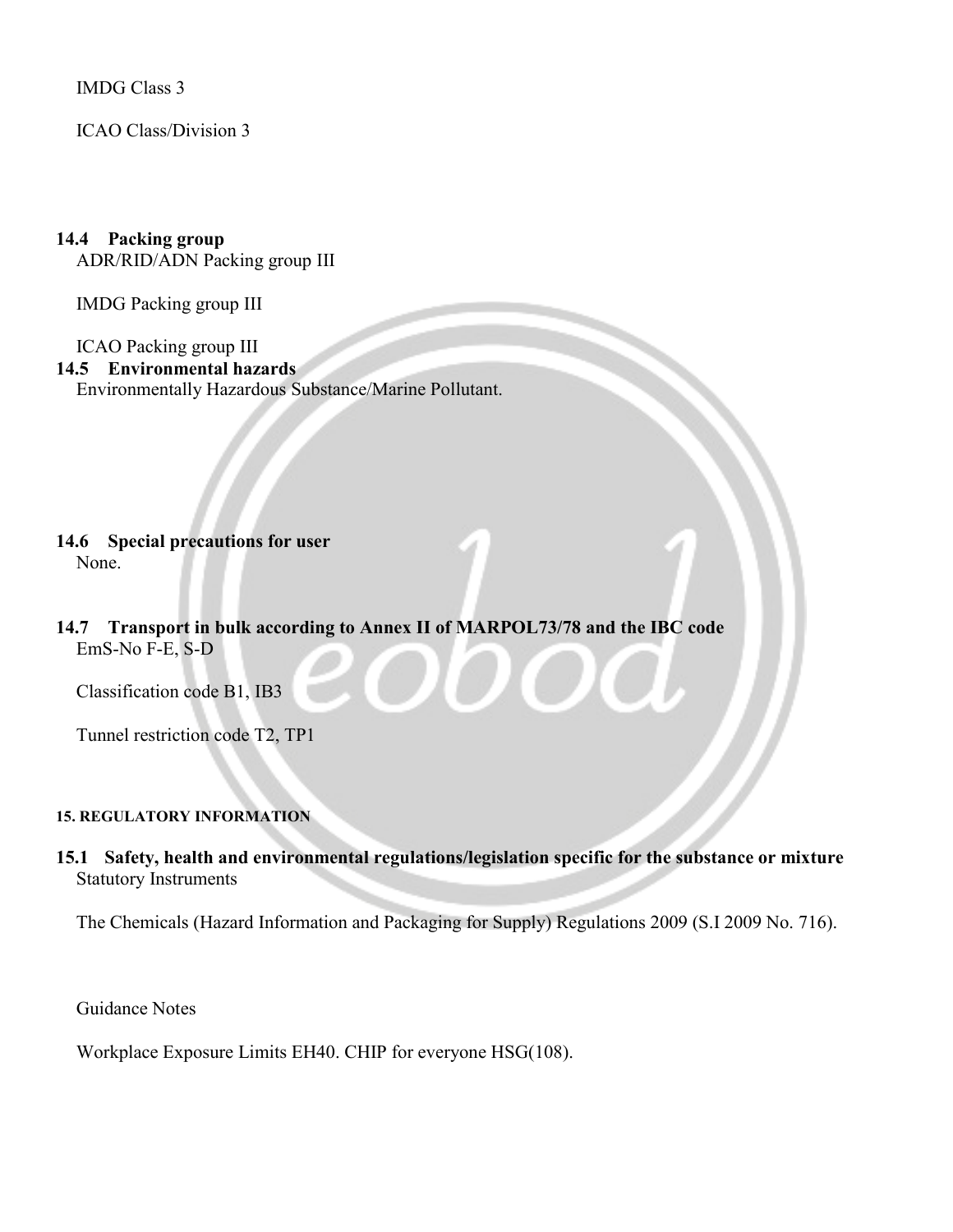### EU Legislation

Regulation (EC) No 1907/2006 of the European Parliament and of the Council of 18 December 2006 concerning the Registration, Evaluation, Authorisation and Restriction of Chemicals (REACH), establishing a European Chemicals Agency, amending Directive 1999/45/EC and repealing Council Regulation (EEC) No 793/93 and Commission Regulation (EC) No 1488/94 as well as Council Directive 76/769/EEC and Commission Directives 91/155/EEC, 93/67/EEC, 93/105/EC and 2000/21/EC, including amendments.

#### **15.2 Chemical safety assessment**

No additional information available.

#### **16. OTHER INFORMATION**

|                                                                                           | H319 - Causes serious eye irritation.                        |  |
|-------------------------------------------------------------------------------------------|--------------------------------------------------------------|--|
|                                                                                           | H304 - May be fatal if swallowed and enters airways.         |  |
|                                                                                           | H315 - Causes skin irritation.                               |  |
|                                                                                           | H400 - Very toxic to aquatic life.                           |  |
|                                                                                           | H410 - Very toxic to aquatic life with long lasting effects. |  |
| Hazard and/or Precautionary Statements in FullH317 - May cause an allergic skin reaction. |                                                              |  |
|                                                                                           | H226 - Flammable liquid and vapour.                          |  |
|                                                                                           | H402 - Harmful to aquatic life.                              |  |
|                                                                                           | H303 - May be harmful if swallowed.                          |  |
|                                                                                           | H227 - Combustible liquid.                                   |  |
|                                                                                           | H401 - Toxic to aquatic life.                                |  |
| Other Information                                                                         | None.                                                        |  |
| <b>Revision Date</b>                                                                      | 26/05/2016                                                   |  |
| Reason for revision                                                                       | New format and updated SDS.                                  |  |
| Rev No/Repl, SDS Generated                                                                | 02                                                           |  |

**DISCLAIMER: This information relates only to the specific material designated and may not be valid for such material used in combination with any other materials or in any process. Such information is, to the best of the company's knowledge and belief, accurate and reliable as of the date indicated. However, no warranty guarantee or representation is made to its accuracy, reliability or completeness. It is the user's**